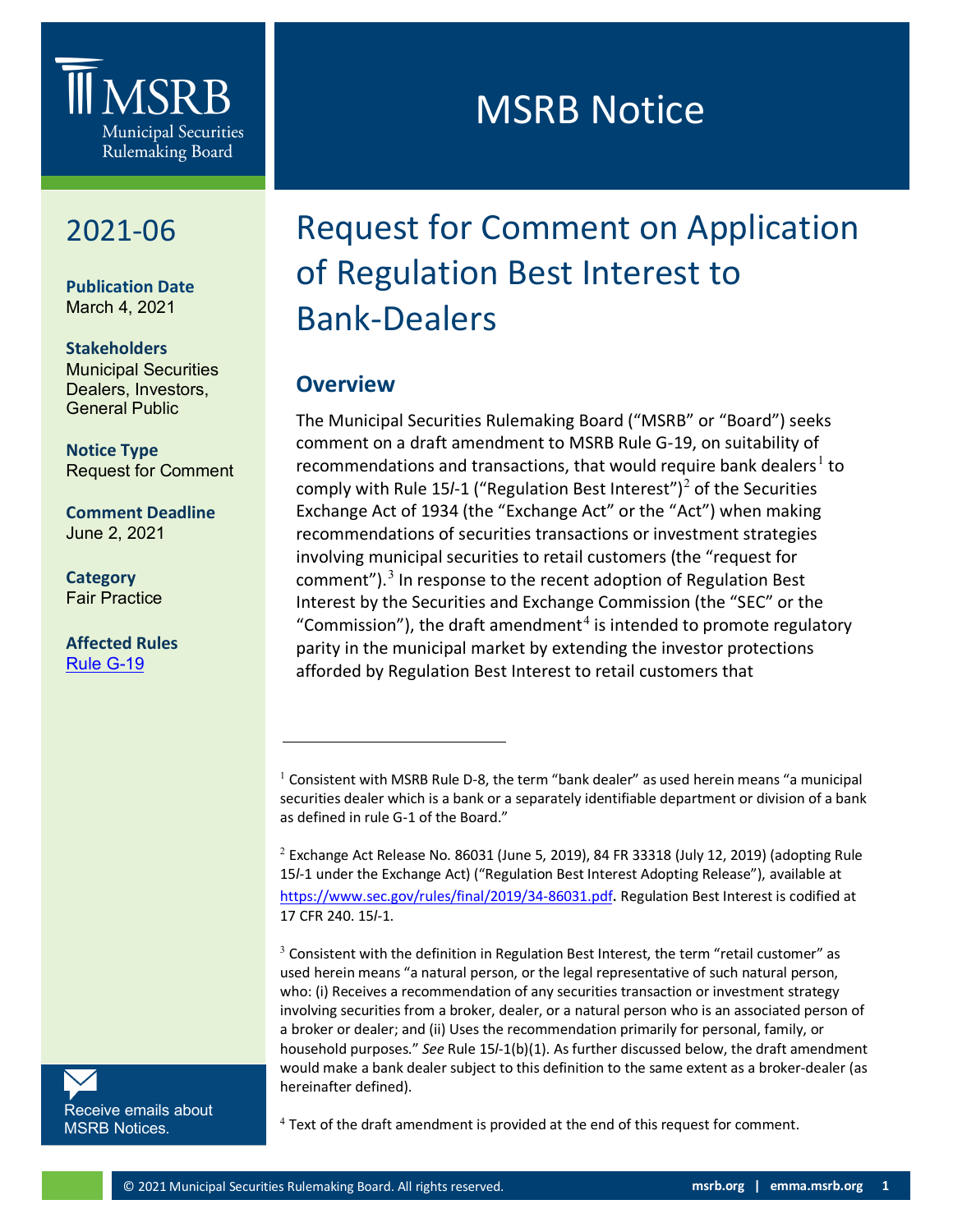receive a recommendation from a bank dealer regarding a municipal security.<sup>[5](#page-1-0)</sup>

Comments should be submitted no later than June 2, 2021 and may be submitted in electronic or paper form. [Comments may be submitted](http://www.msrb.org/Comment.aspx?notice=2021-06)  [electronically by clicking here.](http://www.msrb.org/Comment.aspx?notice=2021-06) Comments submitted in paper form should be sent to Ronald W. Smith, Corporate Secretary, Municipal Securities Rulemaking Board, 1300 I Street NW, Suite 1000, Washington, DC 20005. All comments will be available for public inspection on the MSRB's website. $6$ 

Questions about this notice should be directed to David Hodapp, Director, Market Regulation, Justin Kramer, Assistant Director, Market Regulation, or Prairie Douglas, Attorney II, at 202-838-1500.

### **I. Background**

Regulation Best Interest applies to broker-dealers, and natural persons who are associated persons of such broker-dealer firms (collectively, "brokerdealers" and, individually, each a "broker-dealer"). Specific to the municipal securities market, the new standards of conduct established by the Commission's Regulation Best Interest are triggered when such a brokerdealer makes a recommendation of securities transactions or investment strategies involving a municipal security to any person meeting the applicable definition of a retail customer.[7](#page-1-2) These standards of conduct had a

<span id="page-1-2"></span> $7$  When it adopted Regulation Best Interest, the Commission stated:

<span id="page-1-0"></span> $<sup>5</sup>$  To lawfully effect transactions in municipal securities, brokers, dealers, and municipal</sup> securities dealers (collectively, "dealers" and, individually, each a "dealer") must be registered with the Commission as either a "broker-dealer" under Section 15(b)(1) of the Exchange Act or a "municipal securities dealer" under Section 15B(a)(2) of the Exchange Act. The MSRB understands that firms effecting retail customer transactions in municipal securities registered as broker-dealers are presently subject to Regulation Best Interest, while bank dealers registered as municipal securities dealers are not.

<span id="page-1-1"></span> $6$  Comments generally are posted on the MSRB's website without change. Personal identifying information such as name, address, telephone number or email address will not be edited from submissions. Therefore, commenters should submit only information that they wish to make available publicly.

the determination of whether a broker-dealer has made a recommendation that triggers application of Regulation Best Interest should turn on the facts and circumstances of the particular situation and therefore, whether a recommendation has taken place is not susceptible to a bright line definition. Factors considered in determining whether a recommendation has taken place include whether the communication "reasonably could be viewed as a 'call to action'" and "reasonably would influence an investor to trade a particular security or group of securities.'"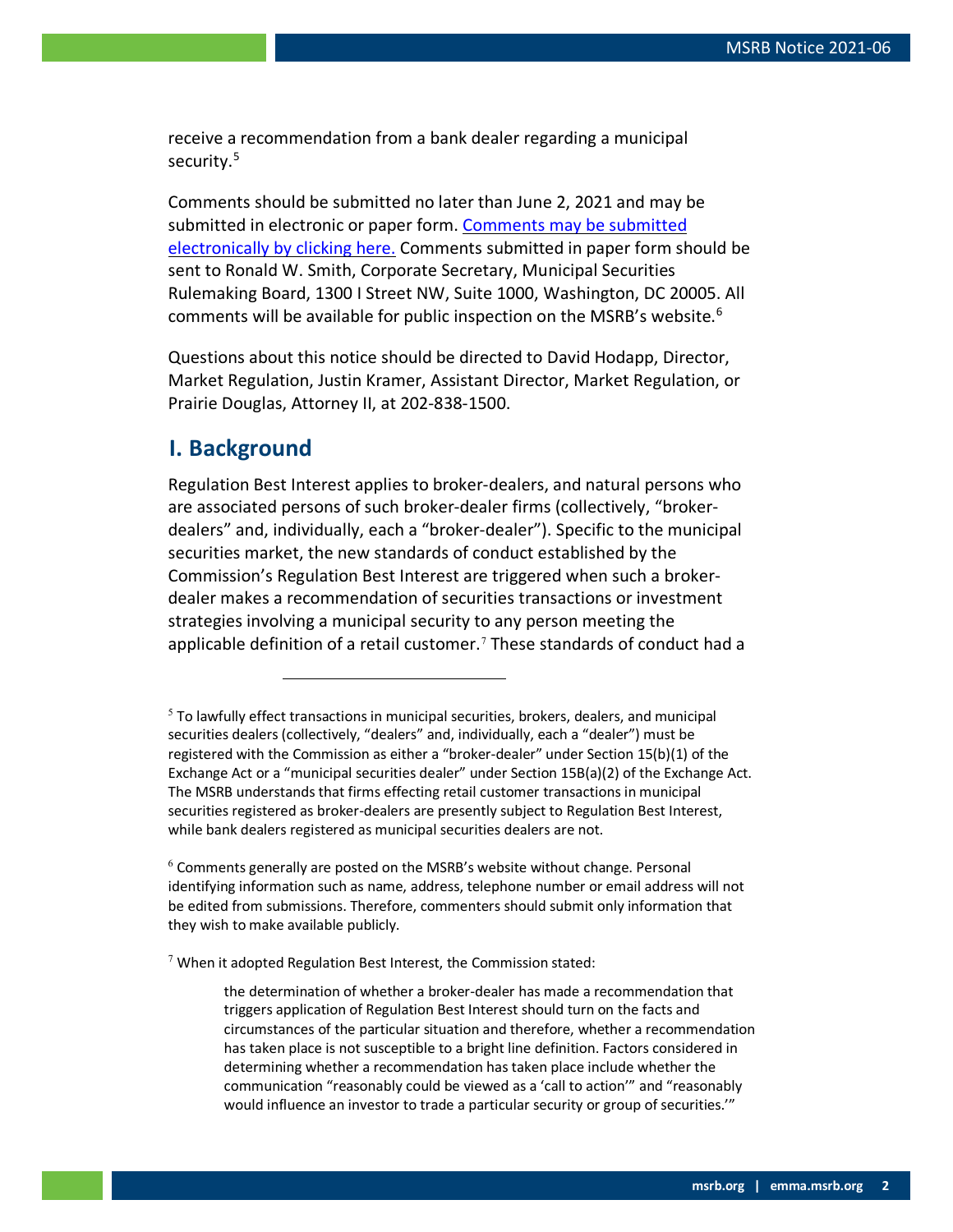compliance date of June 30, 2020. $8$ 

#### **A. Broker-Dealer MSRB Rule Alignment**

The Commission's adoption of Regulation Best Interest created the potential for circumstances in which a broker-dealer firm making recommendations with respect to municipal securities would be subject to both Regulation Best Interest and also existing MSRB rules, like certain suitability obligations under MSRB Rule G-19. The MSRB believed that this overlap created the potential for competing regulatory schemes, with possibilities for conflict or duplication. In an effort to harmonize its rules, the MSRB filed a proposed rule change with the Commission on May 1, 2020 (the "MSRB Broker-Dealer Filing"). $9$  As more fully described in the text of the proposed rule change, the MSRB Broker-Dealer Filing amended:

• MSRB Rule G-8, on books and records to be made by brokers, dealers, and municipal securities dealers, and MSRB Rule G-9, on preservation of records, to require a broker-dealer to maintain books and records required by Regulation Best Interest and the Related SEC Form CRS requirement:<sup>[10](#page-2-2)</sup>

*See* Regulation Best Interest Adopting Release, 84 FR at 33335, *quoting* Exchange Act Release No. 83062 (April 18, 2018), at 83 FR 21574, 21593 (May 9, 2018); *see also* Frequently Asked Questions on Regulation Best Interest, Recommendation, available at <https://www.sec.gov/tm/faq-regulation-best-interest#recommendation> (Aug. 4, 2020).

<span id="page-2-1"></span><sup>9</sup> *See* File No. SR-MSRB-2020-02 (May 1, 2020), available at

[http://msrb.org/~/media/Files/SEC-Filings/2020/MSRB-2020-02.ashx?](http://msrb.org/%7E/media/Files/SEC-Filings/2020/MSRB-2020-02.ashx); s*ee also* Exchange Act Release No. 89154 (June 25, 2020), 85 FR 39613 (July 1, 2020), (hereinafter referred to as the "Approval Order for the MSRB Broker-Dealer Filing"). In developing the MSRB Broker-Dealer Filing, the MSRB also coordinated with the Financial Industry Regulatory Authority, Inc. ("FINRA") in order to harmonize with FINRA's proposed amendments to its rules in response to the Commission's adoption of Regulation Best Interest. *See* Exchange Act Release No. 89091 (June 18, 2020), 85 FR 37970 (June 23, 2020) (File No. SR-FINRA-2020-07).

<span id="page-2-2"></span><sup>10</sup> See File No. SR-MSRB-2020-02. When the Commission adopted Regulation Best Interest, it amended Exchange Act Rules 17a-3 and 17a-4 to require broker-dealers to make and maintain records with respect to certain information collected from or provided to retail customers in connection with Regulation Best Interest. Because dealers may comply with these rules for purposes of transactions in municipal securities by their compliance with MSRB Rules G-8 and G-9, the Board amended MSRB Rules G-8 and G-9 to include the record making and recordkeeping requirements associated with Regulation Best Interest to ensure

<span id="page-2-0"></span><sup>8</sup> *See* Regulation Best Interest Adopting Release, 84 FR at 33400 (setting June 30, 2020 as the compliance date for Regulation Best Interest).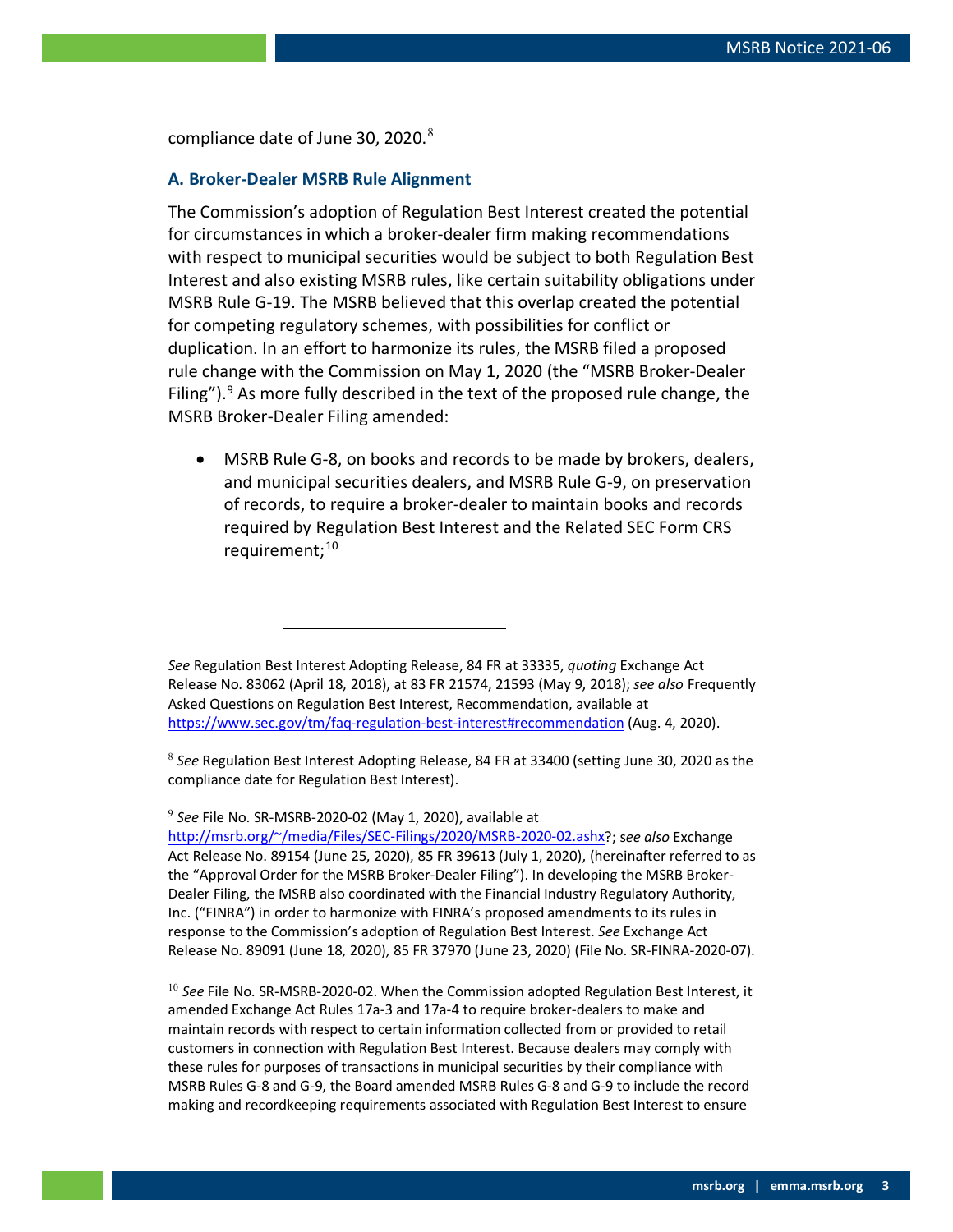- MSRB Rule G-19 to make clear that the rule's suitability obligations apply to a broker-dealer in circumstances only when Regulation Best Interest does not apply;
- MSRB Rule G-20, on gifts, gratuities, non-cash compensation, and expenses of issuance, to require any permissible non-cash compensation of a broker-dealer to align with the applicable requirements of Regulation Best Interest; and
- MSRB Rule G-48, on transactions with sophisticated municipal market professionals, to make clear that the exception from the requirement to perform a customer-specific suitability analysis when making a recommendation to a sophisticated municipal market professional (*i.e.*, an "SMMP"), as defined in MSRB Rule D-15, is available only for recommendations that are subject to MSRB Rule G-19.

The Commission approved the amendment described in the MSRB Broker-Dealer Filing on June 25, 2020.<sup>[11](#page-3-0)</sup>

#### **B. Bank Dealer MSRB Rule Alignment**

Since the approval of the MSRB Broker-Dealer Filing, the MSRB has remained focused on how the Commission's Regulation Best Interest affects the municipal securities market and interacts with the MSRB's rule book. As stated in the MSRB Broker-Dealer Filing, the MSRB understands that the terms of Regulation Best Interest do not apply to bank dealers.[12](#page-3-1) The MSRB preliminarily believes that the inapplicability of Regulation Best Interest to bank dealers has created the potential for certain recommendations made by a bank dealer to a retail customer to be subject to a lesser standard of conduct relative to Regulation Best Interest than if the same recommendation were made by a broker-dealer. Consequently, certain retail customers in municipal securities might be afforded different regulatory protections based solely on whether they are a customer of a bank dealer or

dealers are required to make and maintain the records regardless of which books and records rule they comply with.

<span id="page-3-0"></span><sup>&</sup>lt;sup>11</sup> Approval Order for the MSRB Broker-Dealer Filing (citation at note 8 *supra*).

<span id="page-3-1"></span> $12$  Approval Order for the MSRB Broker-Dealer Filing, at 39614, fn. 15 ("To effect transactions in municipal securities, a person must be a Broker-Dealer subject to registration with the Commission under Section 15(b)(1) or a municipal securities dealer subject to registration with the Commission under Section 15B(a)(2) of the Exchange Act. . . . Bank Dealers are registered with the Commission under Exchange Section 15B(a)(2), and thus are not subject to Regulation Best Interest." (internal citations omitted)).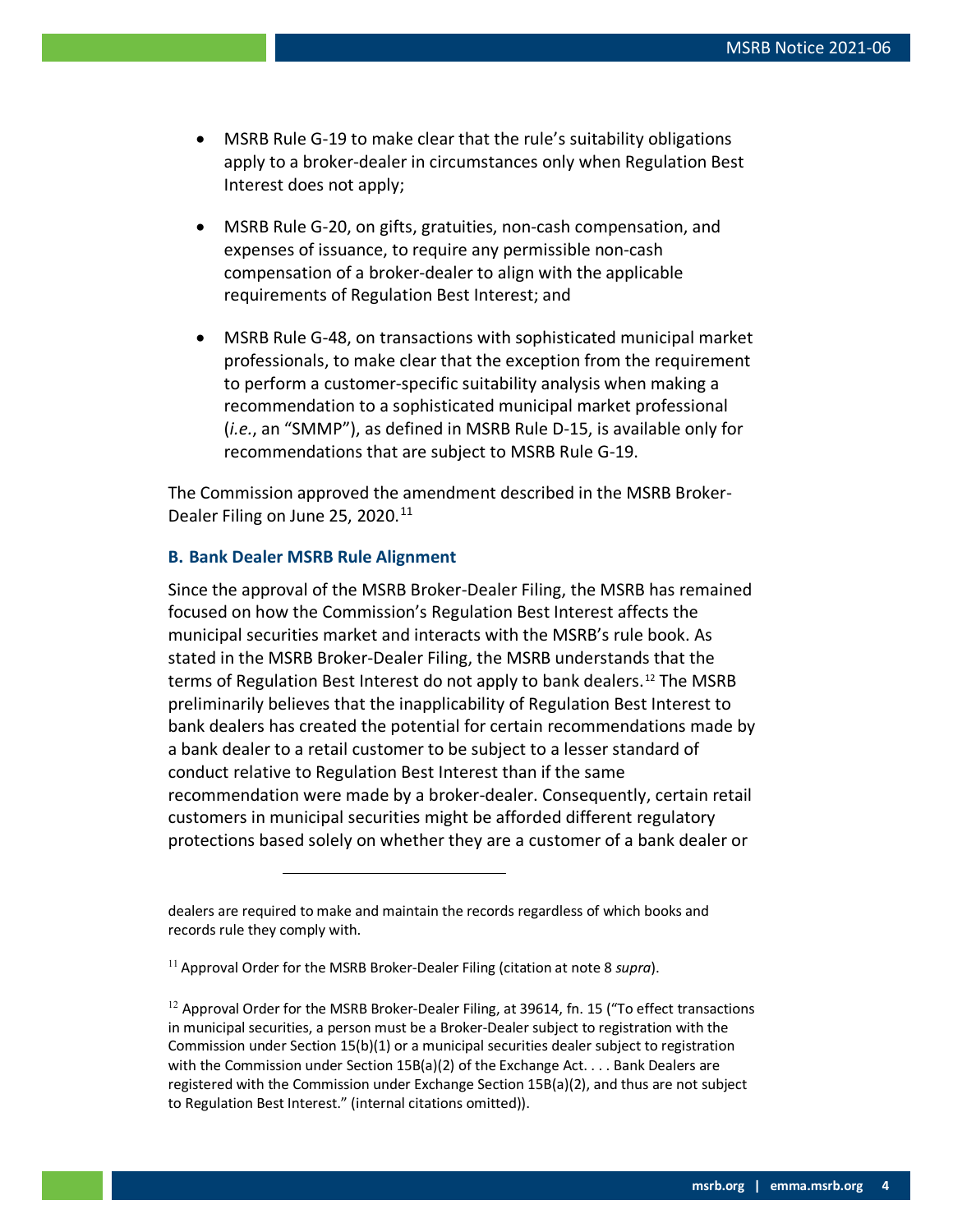broker-dealer. The MSRB is concerned that this difference could cause unintentional harms and confusion to retail investors in the municipal securities market and is issuing this request for comment for further input from market participants.<sup>[13](#page-4-0)</sup>

## **II. Request for Comment**

The MSRB seeks public comment on the following questions, as well as on any other topic relevant to this request for comment. The MSRB encourages statistical, empirical, and other data from commenters that may support their views and/or may otherwise support or refute the views, assumptions, or issues raised in this request for comment.

#### **A. Application of Regulation Best Interest to Bank Dealers**

The Commission stated in the Regulation Best Interest Adopting Release that the SEC rule "enhances the existing standards of conduct for broker-dealers beyond existing suitability obligations and aligns" the standard of conduct with a retail customer's reasonable expectations, including by, among other things, requiring a broker-dealer to "act in the best interest of a retail customer at the time the recommendation is made, without placing the financial or other interest of the broker-dealer ahead of the interests of the retail customer[.]"[14](#page-4-1) Currently, bank dealers are not subject to Regulation Best Interest and remain subject to the existing obligations of suitability for recommendations to retail customers under MSRB Rule G-19.[15](#page-4-2)

Questions:

1. What are the potential benefits or harms of the MSRB harmonizing the standard of conduct applicable to a bank dealer's recommendation of transaction or investment strategy, including account recommendations, with respect to a municipal security to a retail customer with the Commission's Regulation Best Interest?

<span id="page-4-0"></span><sup>&</sup>lt;sup>13</sup> *Id* ("[B]ecause Bank Dealers can make recommendations of municipal securities transactions or investment strategies involving municipal securities to retail customers, the Board stated it plans to issue a separate Request for Comment on whether the Board will apply the requirements of Regulation Best Interest, through further amendments to MSRB rules, to Bank Dealers.").

<span id="page-4-1"></span><sup>&</sup>lt;sup>14</sup> Regulation Best Interest Adopting Release, 84 FR at 33318.

<span id="page-4-2"></span><sup>15</sup> *See* note 12 *supra* for citation to the Approval Order for the MSRB Broker-Dealer Filing discussing the applicable registration requirements under the Exchange Act.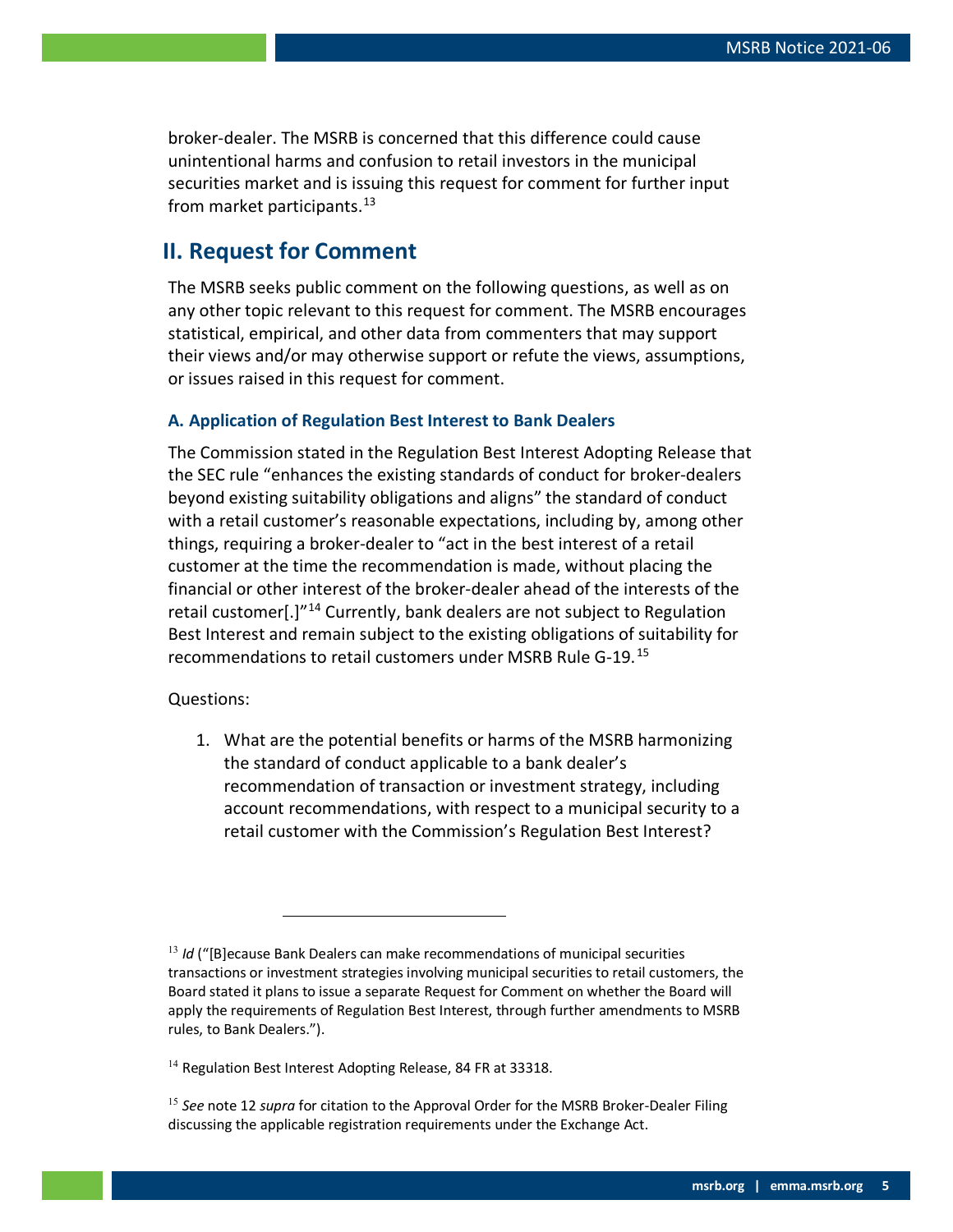- 2. Are the municipal securities activities of bank dealers significantly distinct from those of broker-dealers to warrant a different standard of conduct? If so, can you provide a more detailed explanation about how or why bank dealers' municipal securities activities are so dissimilar? If not, can you provide a more detailed explanation about how or why bank dealers' municipal securities activities are similar or the same?
- 3. Does this potential for differing regulatory obligations pose any specific harms or benefits to the municipal market? For example, would not amending the existing regulatory scheme incentivize retail customers to invest in municipal securities solely through a brokerdealer? Would not amending the existing regulatory scheme incentivize firms to move municipal securities business to a bank dealer affiliate or another type of municipal securities dealer entity?

#### **B. Definitions of "Retail Customer" and "Recommendation"**

Regulation Best Interest defines a "retail customer" as a "a natural person, or the legal representative of such natural person, who: (i) Receives a recommendation of any securities transaction or investment strategy involving securities from a broker, dealer, or a natural person who is an associated person of a broker or dealer; and (ii) Uses the recommendation primarily for personal, family, or household purposes."<sup>[16](#page-5-0)</sup> The Commission also stated that the determination of whether a broker-dealer has made a "recommendation" that triggers application of Regulation Best Interest turns on the facts and circumstances of the particular situation and, therefore, is not susceptible to a bright line definition. [17](#page-5-1)

Questions:

4. If bank dealers are subject to the requirements associated with Regulation Best Interest, to better assess the compliance costs, what portion of a bank dealer's municipal securities business would be impacted?[18](#page-5-2) In general, how much of a bank dealer's municipal

<span id="page-5-0"></span><sup>16</sup> *See* Exchange Act Rule 15*l*-1(b)(1).

<span id="page-5-1"></span><sup>&</sup>lt;sup>17</sup> Regulation Best Interest Adopting Release, 84 FR at 33335.

<span id="page-5-2"></span> $18$  While the MSRB believes that a par value of \$100,000 or less is a reasonable proxy for retail customer trades, the MSRB also understands that a bank dealer could engage in a large volume of transactions at such par amounts but, nevertheless, may not have any "retail customers," nor make any "recommendations," as such terms are defined in Regulation Best Interest.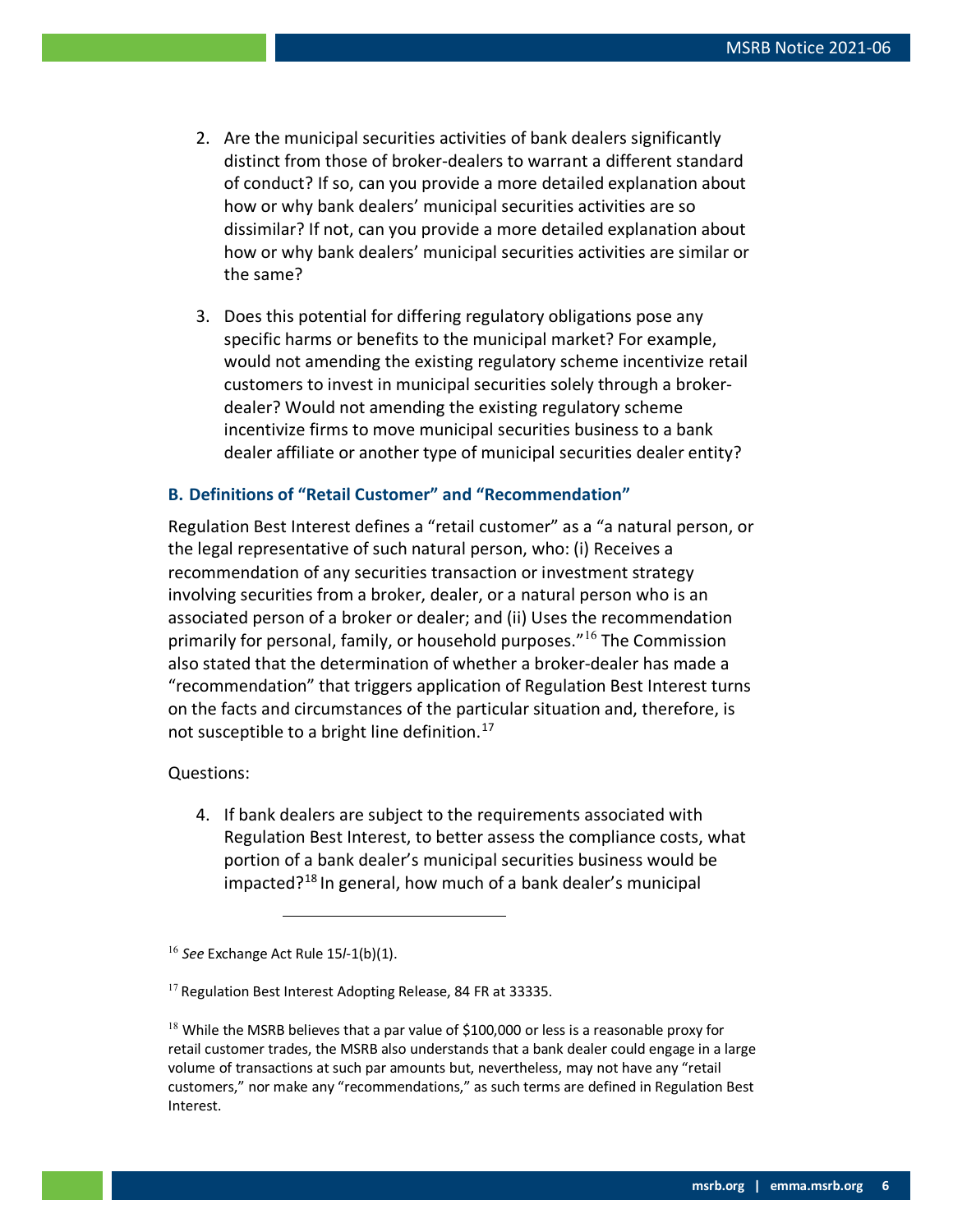securities business relates to retail customers? How much of a bank dealer's retail customer business involves a recommendation?

5. Would amending the existing regulatory scheme to extend the application of the requirements associated with Regulation Best Interest to bank dealers incentivize bank dealers to eliminate certain municipal securities activities with retail customers? Please provide any specifics available in support of your answer.

#### **C. Regulation Best Interest's "General Obligation" and Component Obligations**

Regulation Best Interest imposes a "General Obligation" that requires a broker-dealer, ". . . when making a recommendation of any securities transaction or investment strategy involving securities (including account recommendations) to a retail customer, shall act in the best interest of the retail customer at the time the recommendation is made, without placing the financial or other interest of the broker-dealer ahead of the interests of the retail customer<sup>[1]</sup><sup>[19](#page-6-0)</sup> The Commission further states the General Obligation is satisfied only if a broker-dealer complies with four component obligations: (i) an obligation to make certain prescribed disclosures to the customer, before or at the time of the recommendation about the recommendation and the relationship between the retail customer and the broker-dealer (the "Disclosure Obligation");<sup>[20](#page-6-1)</sup> (ii) an obligation to exercise reasonable diligence, care, and skill in making a recommendation (the "Care Obligation");<sup>[21](#page-6-2)</sup> (iii) an

<span id="page-6-0"></span> $19$  17 CFR 240.15l-1(a)(1).

<span id="page-6-1"></span> $20$  17 CFR 240.15l-1(a)(2)(i). Staff of the Commission have summarized the Disclosure Obligation as requiring that a broker-dealer, ". . . prior to or at the time of the recommendation, provide the retail customer, in writing, full and fair disclosure of: all material facts relating to the scope and terms of the relationship with the retail customer; and all material facts relating to conflicts of interest that are associated with the recommendation." *See Regulation Best Interest: A Small Entity Compliance Guide*, available at [https://www.sec.gov/info/smallbus/secg/regulation-best-interest#\\_edn1](https://www.sec.gov/info/smallbus/secg/regulation-best-interest#_edn) (last accessed March 4, 2021) (the "SEC Staff Compliance Guide"). As further described therein, the SEC Staff Compliance Guide was prepared by the staff of the Commission to summarize and explain Regulation Best Interest, but is not a substitute for the rule itself. The publication states, "Only the rule itself can provide complete and definitive information regarding its requirements."

<span id="page-6-2"></span><sup>21</sup> 17 CFR 240.15*l*-1(a)(2)(ii). Staff of the Commission have summarized the Care Obligation as requiring that a broker-dealer, ". . . exercise reasonable diligence, care, and skill when making a recommendation to a retail customer to: [i] understand potential risks, rewards, and costs associated with recommendation, and have a reasonable basis to believe that the recommendation could be in the best interest of at least some retail customers; [ii] have a reasonable basis to believe the recommendation is in the best interest of a particular retail customer based on that retail customer's investment profile and the potential risks, rewards,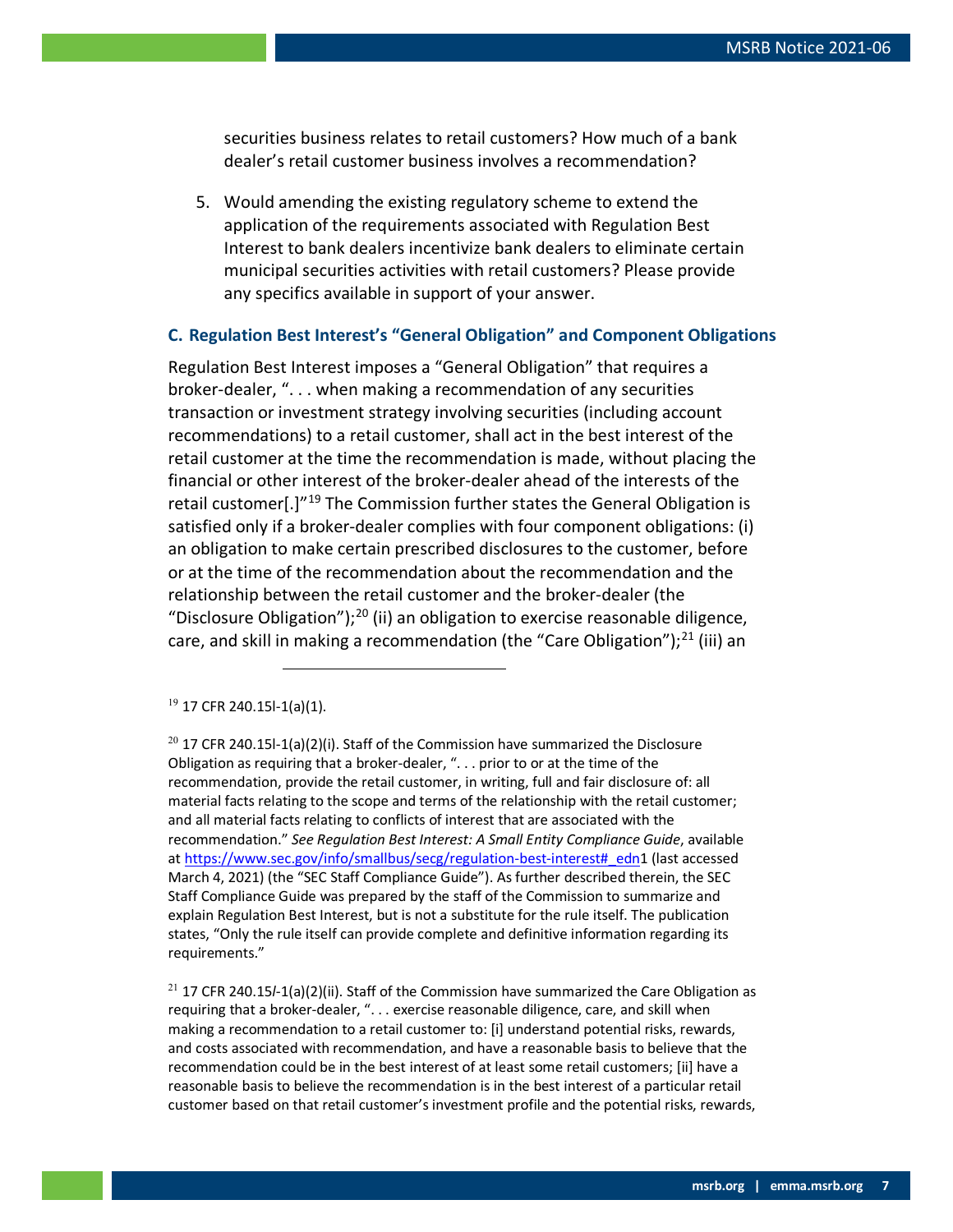obligation to establish, maintain, and enforce reasonably designed written policies and procedures related to conflicts of interest (the "Conflict of Interest Obligation");<sup>[22](#page-7-0)</sup> and (iv) an obligation to establish, maintain, and enforce written policies and procedures reasonably designed to achieve compliance with Regulation Best Interest (the "Compliance Obligation" and, together with the Disclosure Obligation, Care Obligation, and Conflict of Interest Obligation, the "Component Obligations").<sup>[23](#page-7-1)</sup>

#### Questions:

- 6. If Regulation Best Interest's General Obligation and its Component Obligations were made applicable to bank dealers, should the MSRB omit, supplement, or otherwise modify any of the requirements associated with Regulation Best Interest to account for the municipal securities activities of bank dealers? Why or why not? If so, specifically how should the obligations be omitted, supplemented, or modified?
- 7. As one example of the need for such modifications, the Disclosure Obligation requires a broker-dealer to disclose that it is acting in a broker-dealer capacity. How might the MSRB further amend the text of the Disclosure Obligation if Regulation Best Interest's references to

and costs associated with the recommendation and does not place the interest of the broker-dealer ahead of the interest of the retail customer; and [iii] have a reasonable basis to believe that a series of recommended transactions, even if in the retail customer's best interest when viewed in isolation, is not excessive and is in the retail customer's best interest when taken together in light of the retail customer's investment profile." *See* SEC Staff Compliance Guide, available a[t https://www.sec.gov/info/smallbus/secg/regulation](https://www.sec.gov/info/smallbus/secg/regulation-best-interest#Care_Obligation)[best-interest#Care\\_Obligation](https://www.sec.gov/info/smallbus/secg/regulation-best-interest#Care_Obligation) (last accessed March 4, 2021).

<span id="page-7-0"></span><sup>22</sup> 17 CFR 240.15*l*-1(a)(2)(iii). Under the Conflict of Interest Obligation, a broker-dealer entity "must establish, maintain, and enforce written policies and procedures reasonably designed to address conflicts of interest associated with its recommendations to retail customers." *See* SEC Staff Compliance Guide, available at

[https://www.sec.gov/info/smallbus/secg/regulation-best](https://www.sec.gov/info/smallbus/secg/regulation-best-interest#Conflict_of_Interest_Obligation)[interest#Conflict\\_of\\_Interest\\_Obligation](https://www.sec.gov/info/smallbus/secg/regulation-best-interest#Conflict_of_Interest_Obligation) (last accessed March 4, 2021).

<span id="page-7-1"></span><sup>23</sup> 17 CFR 240.15*l*-1(a)(2)(iv). Staff of the Commission have summarized the Compliance Obligation as requiring that a broker-dealer entity "establish, maintain and enforce written policies and procedures reasonably designed to achieve compliance with Regulation Best Interest," which is "an affirmative obligation with respect to the rule as a whole, and provides flexibility to allow [broker-dealer entities] to establish compliance policies and procedures that accommodate [each entity's] business model." *See* SEC Staff Compliance Guide, available a[t https://www.sec.gov/info/smallbus/secg/regulation-best](https://www.sec.gov/info/smallbus/secg/regulation-best-interest#Compliance_Obligation)interest#Compliance Obligation (last accessed March 4, 2021).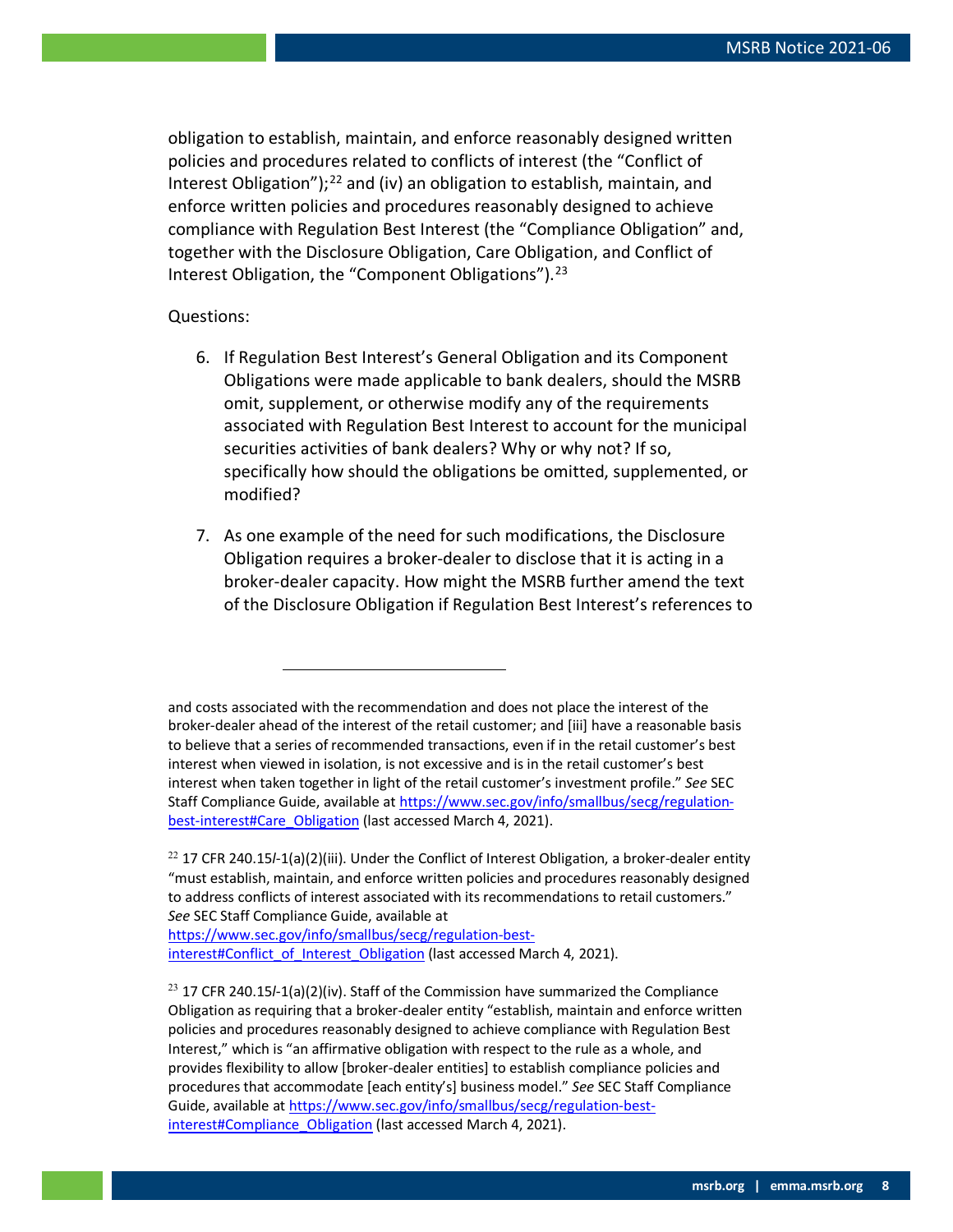broker-dealers were effectively replaced with references to bank dealers?

#### **D. Text of the Draft Amendment**

The MSRB Broker-Dealer Filing that aligned the MSRB's rules to the Commission's Regulation Best Interest, among other changes, amended MSRB Rule G-19 to state that, "[t]his rule shall not apply to recommendations subject to Regulation Best Interest, Rule 15*l*-1 under the Act." The text of the draft amendment is provided at the end of this request for comment. The MSRB is considering various alternatives for how MSRB Rule G-19 might be amended to effectively require that, when making recommendations of securities transactions or investment strategies involving municipal securities to retail customers, a bank dealer must comply with Regulation Best Interest to the same extent as a broker-dealer. The MSRB is also considering, in the interest of harmonization, whether bank dealers should strictly look to the Commission's interpretations and guidance regarding the obligations of Regulation Best Interest, as well as the role of the MSRB in tailoring such interpretations and guidance to the activities of bank dealers.

#### Questions:

- 8. Are there specific suggestions for how the text of the MSRB rule book should be amended to make the requirements associated with Regulation Best Interest applicable to bank dealers? Are there reasonable regulatory alternatives to the draft amendment?
- 9. What are the benefits and costs of the MSRB relying on the Commission to provide adequate written interpretation and guidance to bank dealers on the application of Regulation Best Interest?
- 10. If bank dealers are not required to comply with Regulation Best Interest, are there other enhancements that could be made to MSRB Rule G-19 or other MSRB rules to provide additional or analogous investor protections with respect to engaging in a municipal securities transaction with a bank dealer?

## **III. Economic Analysis**

Section 15B(b)(2)(C) of the Exchange Act requires that MSRB rules not be designed to impose any burden on competition not necessary or appropriate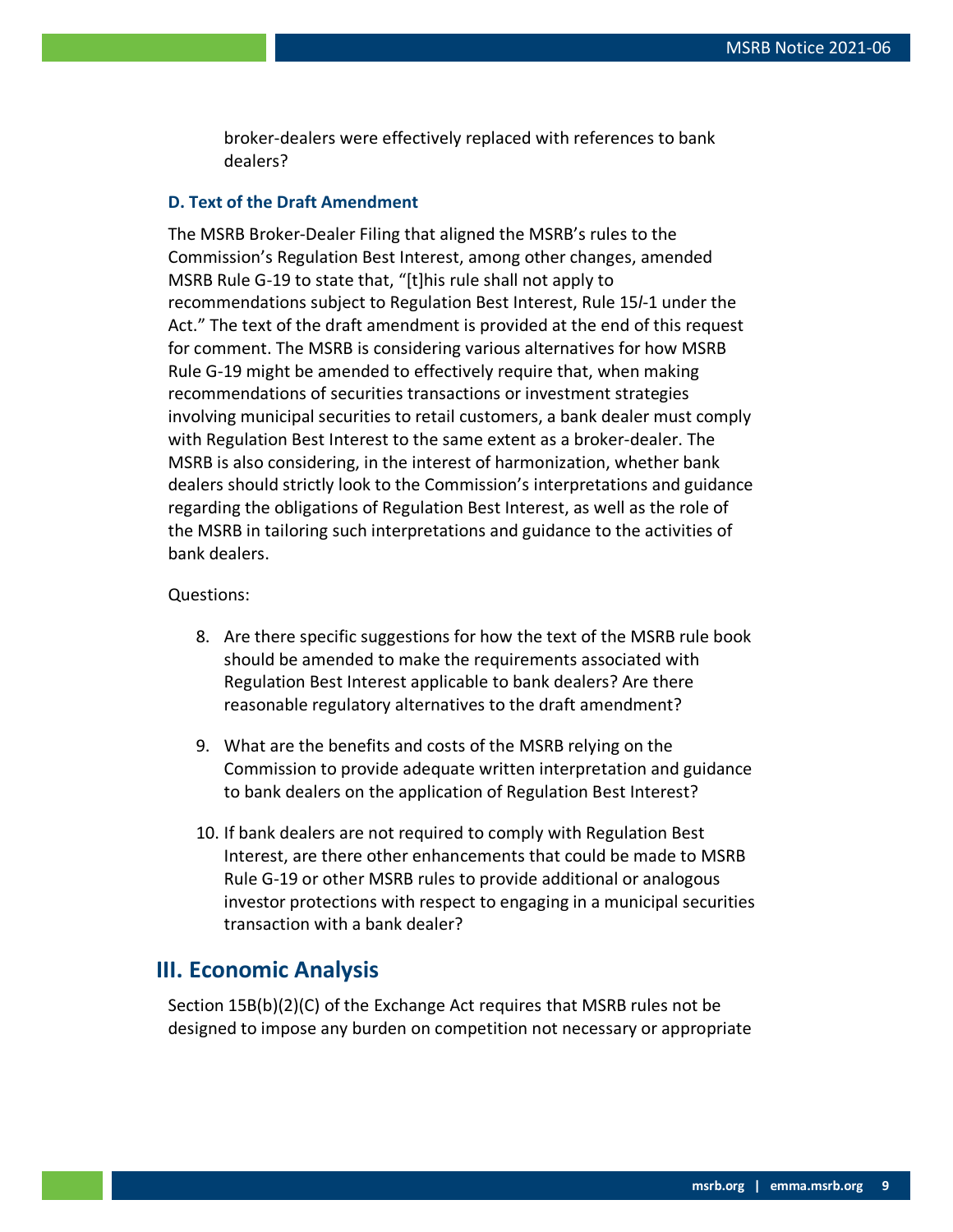in furtherance of the purposes of the Exchange Act. $24$  The MSRB seeks comment on the economic effects of amending MSRB Rule G-19 to apply Regulation Best Interest to bank dealers.

#### **A. Need for the Amendment**

As previously mentioned, the Commission's Regulation Best Interest is not applicable to bank dealers,  $25$  and the municipal securities activities of bank dealers continue to be subject to the existing investor protection obligations of MSRB rules, including MSRB Rule G-19. The draft amendment proposed by this request for comment would require each bank dealer to comply with the requirements of Regulation Best Interest to the same extent as a brokerdealer must, by adding supplementary text to MSRB Rule G-19. Among other potential benefits and costs, the draft amendment would eliminate a potential regulatory imbalance in the market between the municipal securities activities of bank dealers and those of broker-dealers, each of whom may provide recommendations and effect transactions of municipal securities to retail customers. The MSRB believes another benefit of the draft amendment is that it would reduce agency costs<sup>[26](#page-9-2)</sup> and information asymmetry between bank dealers and retail customers.

#### **B. Baseline for Evaluation**

When assessing the impact of an amendment, the MSRB establishes a baseline as a point of reference to evaluate the draft amendment's potential economic impact. This baseline enables the MSRB to compare the expected state of the municipal securities market with the draft amendment in effect. The MSRB views the economic impact of a draft amendment as the difference between the baseline state and the as-modified expected state.

<span id="page-9-0"></span><sup>&</sup>lt;sup>24</sup> 15 U.S.C. 78o-4(b)(2)(C). An explanation of the MSRB's Policy on the Use of Economic Analysis in MSRB's Rulemaking can be found here: [http://msrb.org/Rules-and-](http://msrb.org/Rules-and-Interpretations/Economic-Analysis-Policy.aspx)[Interpretations/Economic-Analysis-Policy.aspx](http://msrb.org/Rules-and-Interpretations/Economic-Analysis-Policy.aspx)

<span id="page-9-1"></span> $25$  By its terms, Regulation Best Interest applies to "a broker, dealer or a natural person who is an associated person of a broker or dealer," which does not include the municipal securities activities of a bank dealer. 17 CFR 240.15l-1(a)(1).

<span id="page-9-2"></span> $26$  The SEC describes this reduction in agency cost, in the Regulation Best Interest Adopting Release, as "the difference between the net benefit to the retail customer from accepting a less than efficient recommendation about a securities transaction or investment strategy, where the associated person or broker-dealer puts its interests ahead of the interests of the retail customer, and the net benefit the retail customer might expect from a similar securities transaction or investment strategy that is efficient for him or her." *See* Regulation Best Interest Adopting Release, at 84 FR at 33403.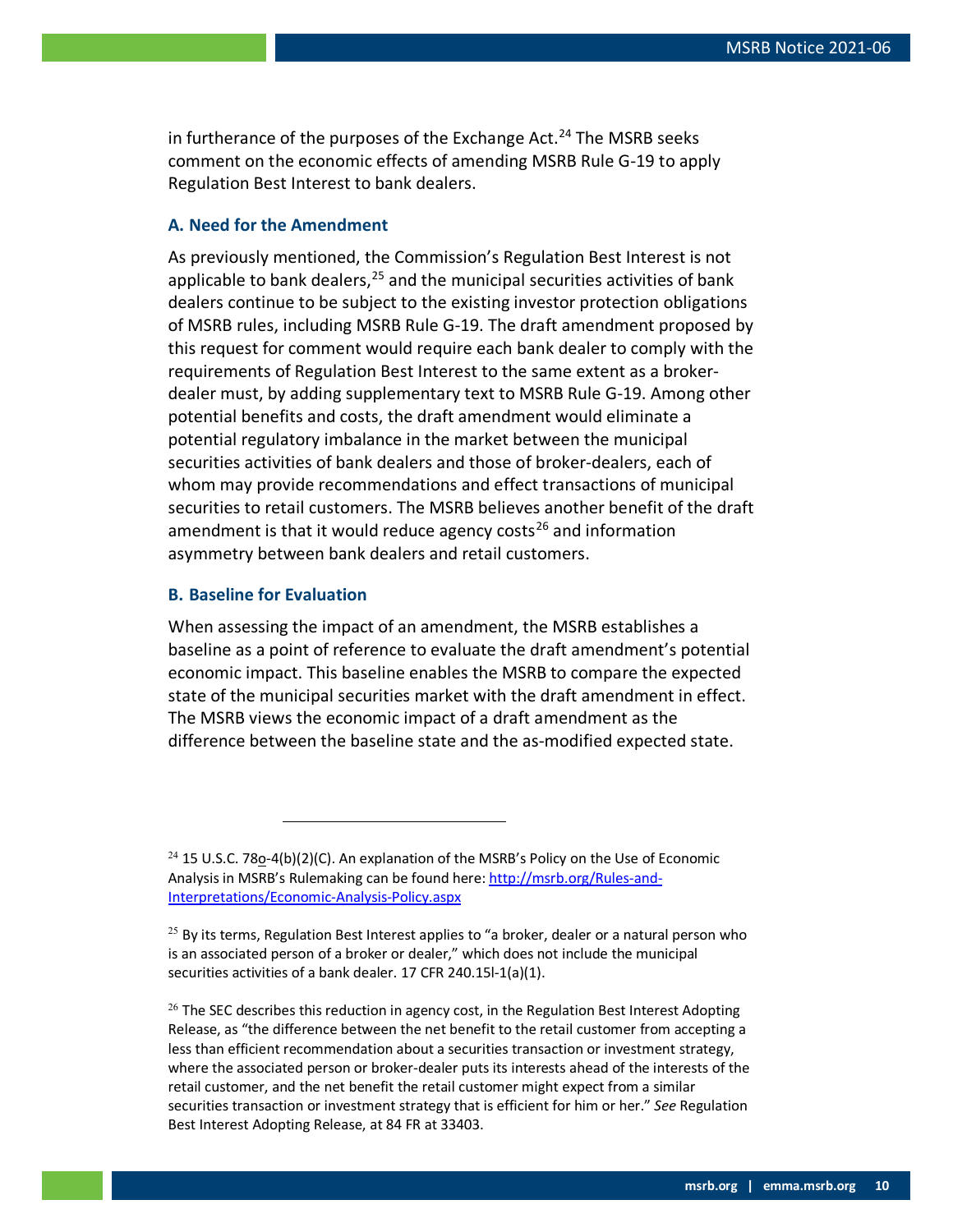The *baseline state* for assessing the impact of the draft amendment is the current market and regulatory structure in which a bank dealer's municipal securities activities are not subject to the requirements of Regulation Best Interest and a retail customer of a bank dealer does not receive any of the possible enhanced protections afforded by Regulation Best Interest. The *expected state* for assessing the impact of the draft amendment is the predicted market and regulatory structure in which a bank dealer's securities activities are subject to Regulation Best Interest to the same extent as a broker-dealer.

#### **C. Alternative Approaches**

In considering the costs, benefits, and impacts of an amendment, the MSRB also addresses reasonable alternatives where applicable*.* Specific to the draft amendment proposed by this request for comment, the MSRB believes the only reasonable alternative for evaluation is the option of leaving in place the current regulatory state in which a bank dealer's municipal securities activities are not subject to the requirements of Regulation Best Interest, while a broker-dealer's municipal securities activities are subject to the full requirements of Regulation Best Interest. As shown below, the MSRB preliminarily believes that maintaining the status quo would preserve a regulatory imbalance in this regard between bank dealers and broker-dealers engaged in the same activity and also potentially deprive certain retail customers of the investor protections afforded by Regulation Best Interest.

#### **D. Benefits, Costs and Effect on Competition**

Pursuant to the MSRB's policy on economic analysis in rulemaking, the MSRB's economic analysis should address the likely costs and benefits of an amendment. The economic analysis assesses an amendment as if it were fully implemented against the context of the economic baselines, as discussed above. The MSRB is seeking, as part of this request for comment, additional data, or studies relevant to the costs and benefits of the draft amendment.

The draft amendment proposed by this request for comment would, for the first time, obligate a bank dealer to abide by the requirements of Regulation Best Interest when making recommendations of securities transactions or investment strategies involving municipal securities to retail customers. In this regard, the MSRB believes that the effects of the draft amendment would be similar and comparable to the effects resulting from when brokerdealers were first required to comply with Regulation Best Interest, though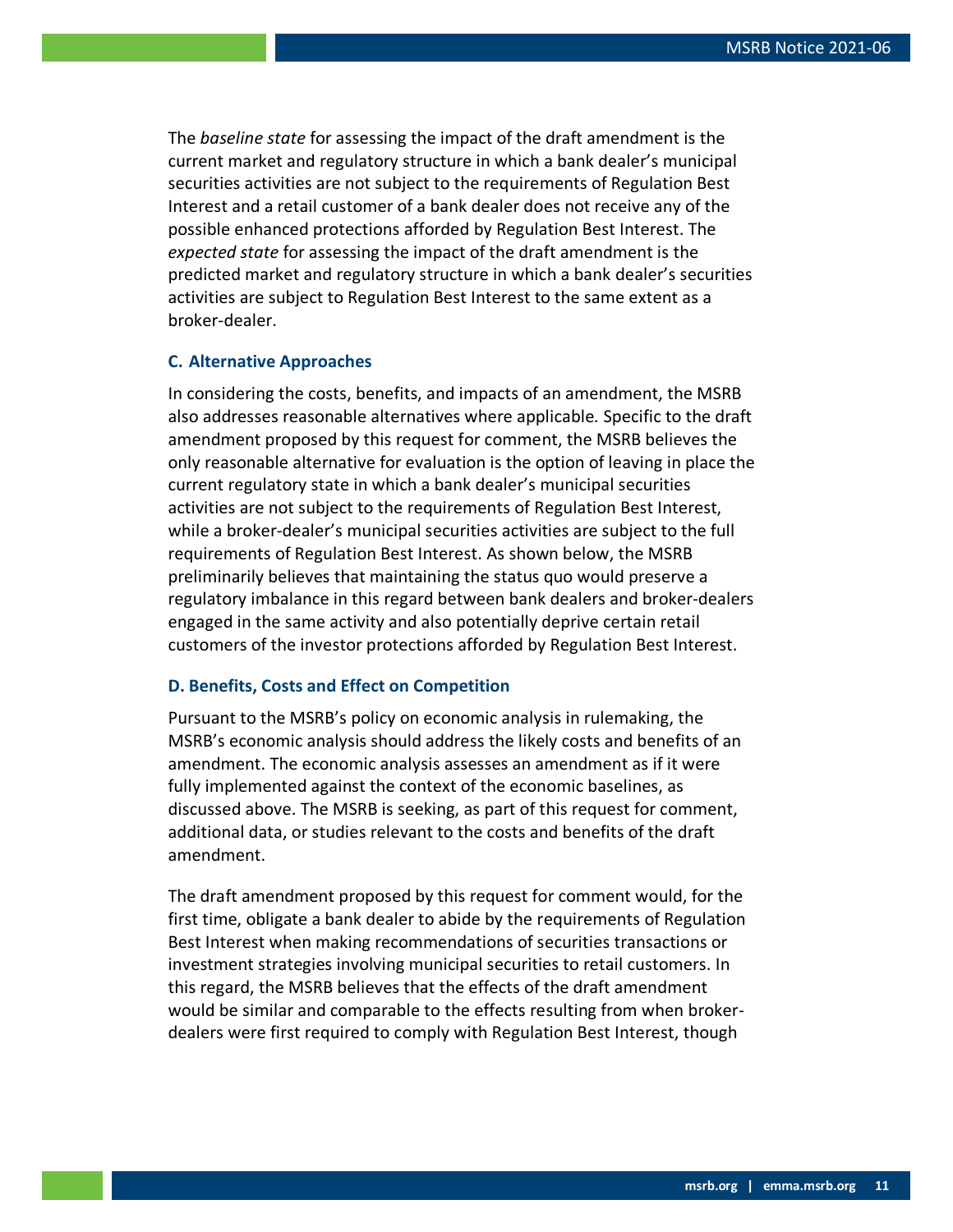at a much smaller scale concerning only municipal securities.<sup>[27](#page-11-0)</sup> Therefore, the MSRB believes that the SEC's estimates of costs and benefits of applying Regulation Best Interest to broker-dealers is a reasonable reference point for analyzing the costs and benefits of applying Regulation Best Interest to the municipal securities activities of bank dealers. The MSRB intends to build upon the findings of the SEC's multiyear in-depth analysis for this draft amendment.

Notably, in the Regulation Best Interest Adopting Release, the SEC emphasized that it is "difficult to quantify such benefits and costs with meaningful precision" for broker-dealers and, particularly over long time periods, the quantification may be insufficiently precise and inherently speculative, $28$  mainly due to the following factors, among others:

- "A lack of data on the extent to which broker-dealers with different business practices engage in disclosure and conflict mitigation activities to comply with existing requirements, and therefore how costly it would be to comply with the proposed requirements;"
- "Regulation Best Interest provides broker-dealers flexibility in how to comply with the obligations and, as a result, there could be multiple ways in which broker-dealers will satisfy their obligations;" and
- "Regulation Best Interest may affect broker-dealers differently depending on their business model (e.g., full service broker-dealer, broker-dealer that uses independent contractors, insurance-affiliated broker-dealer) and size."[29](#page-11-2)

The SEC further cautioned that the associated costs for each individual broker-dealer firm could not be anticipated "because of the wide variation in size and scope of business practices across firms as well as the many unknown factors associated with the principles-based nature of the Regulation Best Interest."[30](#page-11-3) The MSRB believes that the same difficulties and complexities experienced by the SEC in attempting to analyze the economic effects of applying Regulation Best Interest to broker-dealers also applies to

<span id="page-11-1"></span><sup>28</sup> *Id*.

<span id="page-11-0"></span><sup>27</sup> *See* Regulation Best Interest Adopting Release, 84 FR at 33403

<span id="page-11-2"></span><sup>29</sup> *See* Regulation Best Interest Adopting Release, 84 FR at 33434.

<span id="page-11-3"></span><sup>30</sup> *Id.*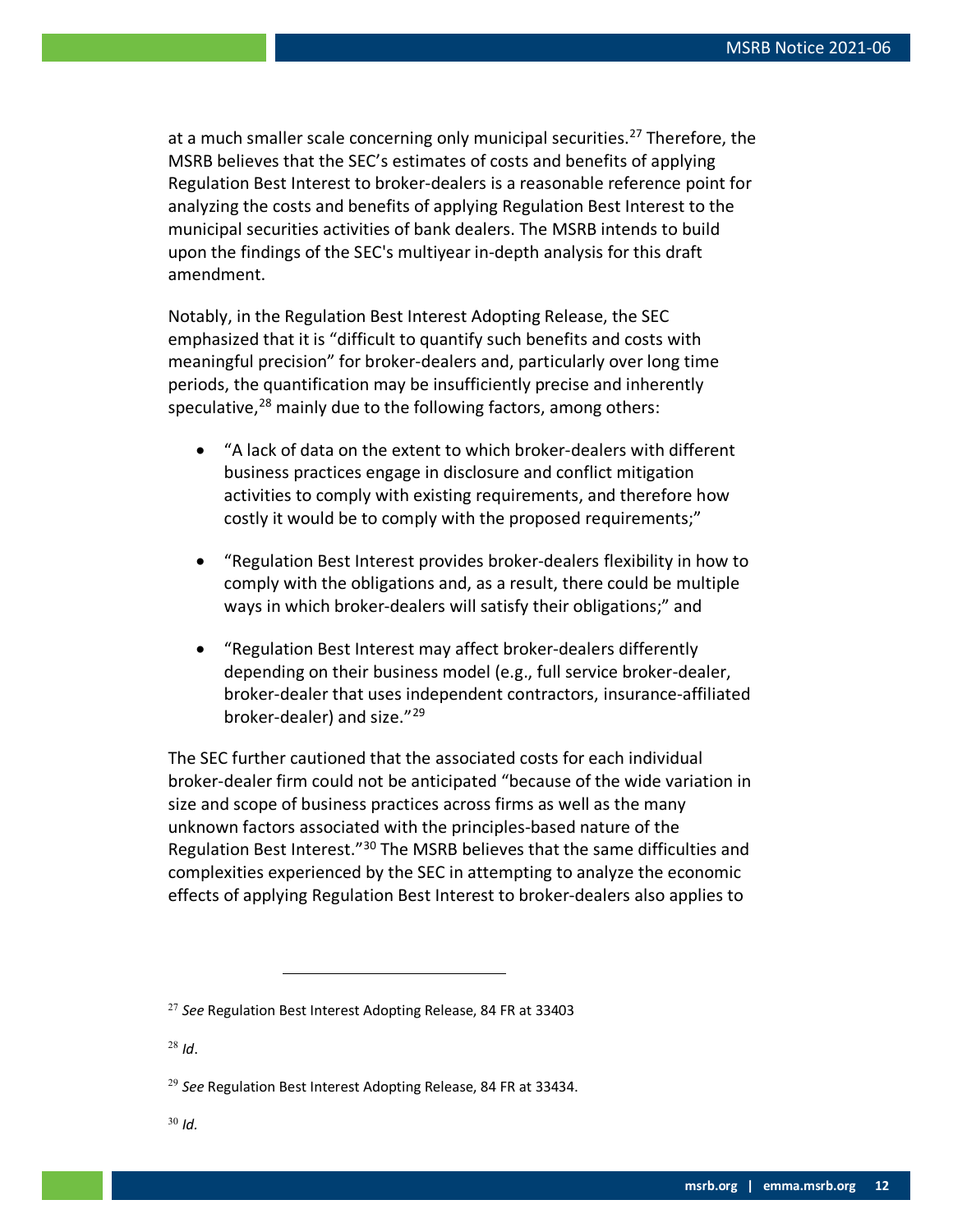the MSRB's attempt to provide a meaningful quantitative estimate of the impact of the draft amendment on bank dealers.

While acknowledging these challenges, the MSRB attempted to determine the scope of activity that would be subject to the draft amendment, which is summarized in **Table 1** below. The summary table provides an estimate of the number of bank dealers likely to be affected by the draft amendment. The bank dealers were included in that table based on their market share of retail-sized dealer-to-customer trades in calendar year 2019 (*i.e.*, dealer-to-customer trades with a par value of \$100,000 or less).<sup>[31](#page-12-0)</sup> Among the over 1,200 dealers registered with the MSRB, only 21 firms are registered as bank dealers. Those 21 bank dealers conducted only 1.5% of all retail-sized dealer-to-customer trades in municipal securities in 2019.<sup>[32](#page-12-1)</sup> Even among the 21 bank dealers, nearly all of this activity was concentrated in a small number of firms, with the top seven most-active bank dealers conducting the vast majority of all retail-sized customer trades last year (about 99.5%). The remaining number of registered bank dealers were significantly less active in executing retail-sized trades with customers during that same period, with four bank dealers not executing any retail-sized customer trades over the course of the entire year and the remaining 10 bank dealers altogether averaging about one retail-sized customer trade per day.

<span id="page-12-0"></span> $31$  The MSRB does not have access to reliable data to determine the precise number of bank dealers who provide (or may provide) recommendations to investors who meet the definition of a retail customer. To develop a reasonable proxy, the MSRB analyzed market data to determine the number of retail-sized trades (par value at \$100,000 or less in this case). In the absence of more specific data about a trade, total par size of \$100,000 or less is commonly used in the municipal market as an indicator of a retail activity.

<span id="page-12-1"></span> $32$  These figures are provided by an MSRB analysis with data obtained from MSRB's Real-Time Transaction Reporting System (RTRS) combined with existing registration data.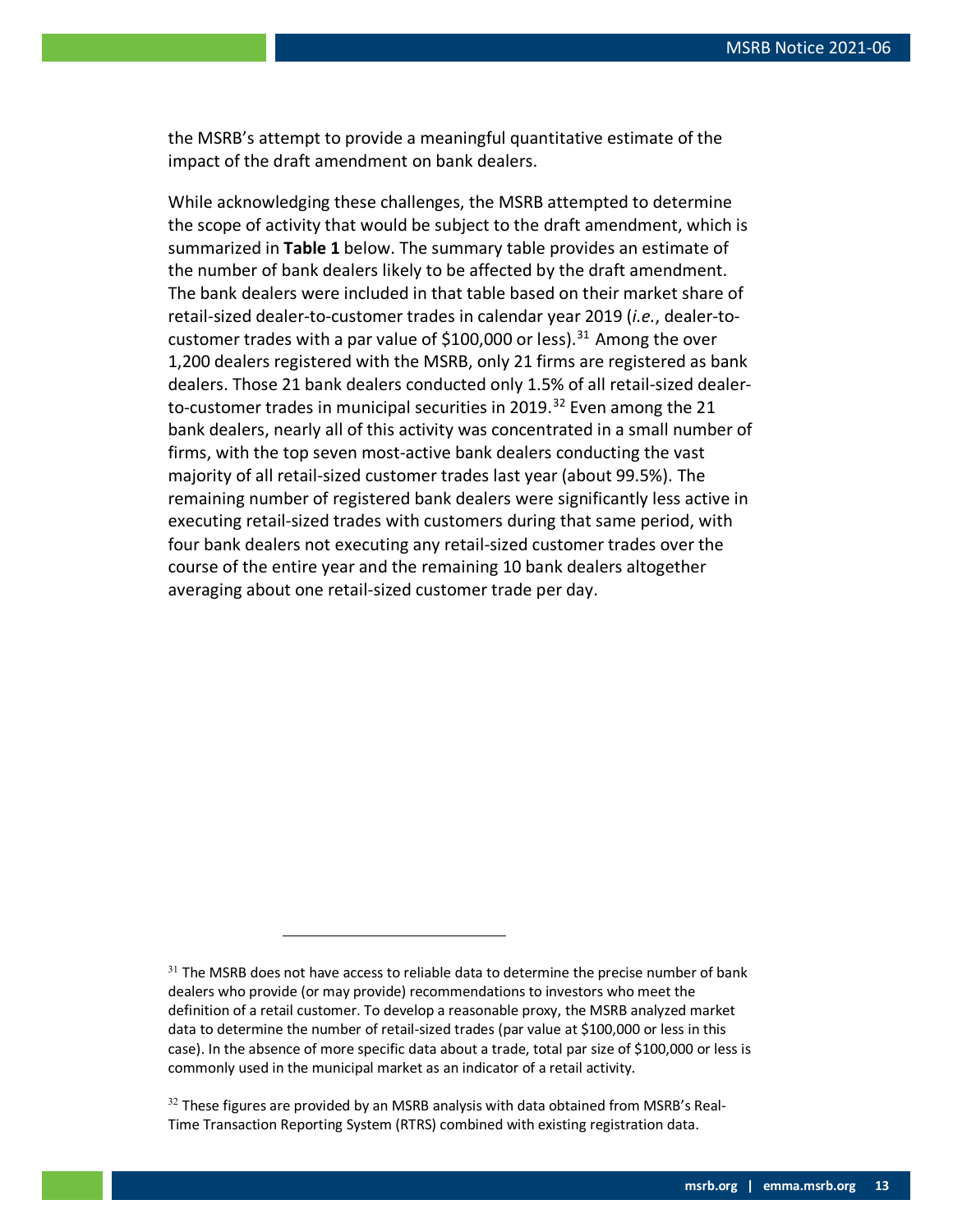#### **Table 1: Market Share of Municipal Securities Retail-Sized Customer Trades by Dealers**

| <b>Type of Dealers</b>          | <b>Number of Retail-Sized</b><br><b>Customer Trades</b> | <b>Market Share of Retail-Sized</b><br><b>Customer Trades</b> |
|---------------------------------|---------------------------------------------------------|---------------------------------------------------------------|
|                                 |                                                         |                                                               |
| Non-Bank Dealers                | 3,989,811                                               | 98.5%                                                         |
|                                 |                                                         |                                                               |
| Top Seven Bank Dealers          | 61,909                                                  | 1.5%                                                          |
| All Fourteen Other Bank Dealers | 288                                                     | 0.0%                                                          |

#### **January 2019 – December 2019**

Source: MSRB analysis with data obtained from the MSRB's Real-Time Transaction Reporting System (RTRS) and the MSRB's registration data.

In developing these numbers, the MSRB believes that they are likely overly inclusive of trading activity, because the numbers likely capture more trades than would be subject to the requirements of the draft amendment, but nevertheless the numbers are a reasonable estimate for purpose of this economic analysis. In terms of the potential limitations of this data, dealerto-customer trades with a par value of \$100,000 or less are not always conducted with investors who would meet the definition of a retail customer under Regulation Best Interest,<sup>[33](#page-13-0)</sup> as representatives acting on behalf of nonretail, institutional customers may also execute trades with a par value of \$100,000 or less (*i.e.*, small institutional trades). Conversely, retail investors may execute trades above \$100,000 par value (*i.e.*, large retail trades). On the whole, the MSRB believes that such large retail trades occur much less frequently and, thus, do not fully offset the more frequent occurrences of sub-\$100,000 par value institutional trades.

Additionally, the MSRB also acknowledges that the number of trades is not a reasonable proxy for the number of recommendations. That is, the fact that a bank dealer executes a trade with an investor who meets the definition of a retail customer under Regulation Best Interest does not necessarily mean that the bank dealer has made a "recommendation" to such retail customer for purposes of Regulation Best Interest. The bank dealer may have, for example, executed an unsolicited trade at the customer's request. Hence, the MSRB believes that a number of these trades would not be subject to Regulation Best Interest.

<span id="page-13-0"></span> $33$  It is the MSRB's understanding that, as a class of registered entities, bank dealers do not have a substantial retail presence.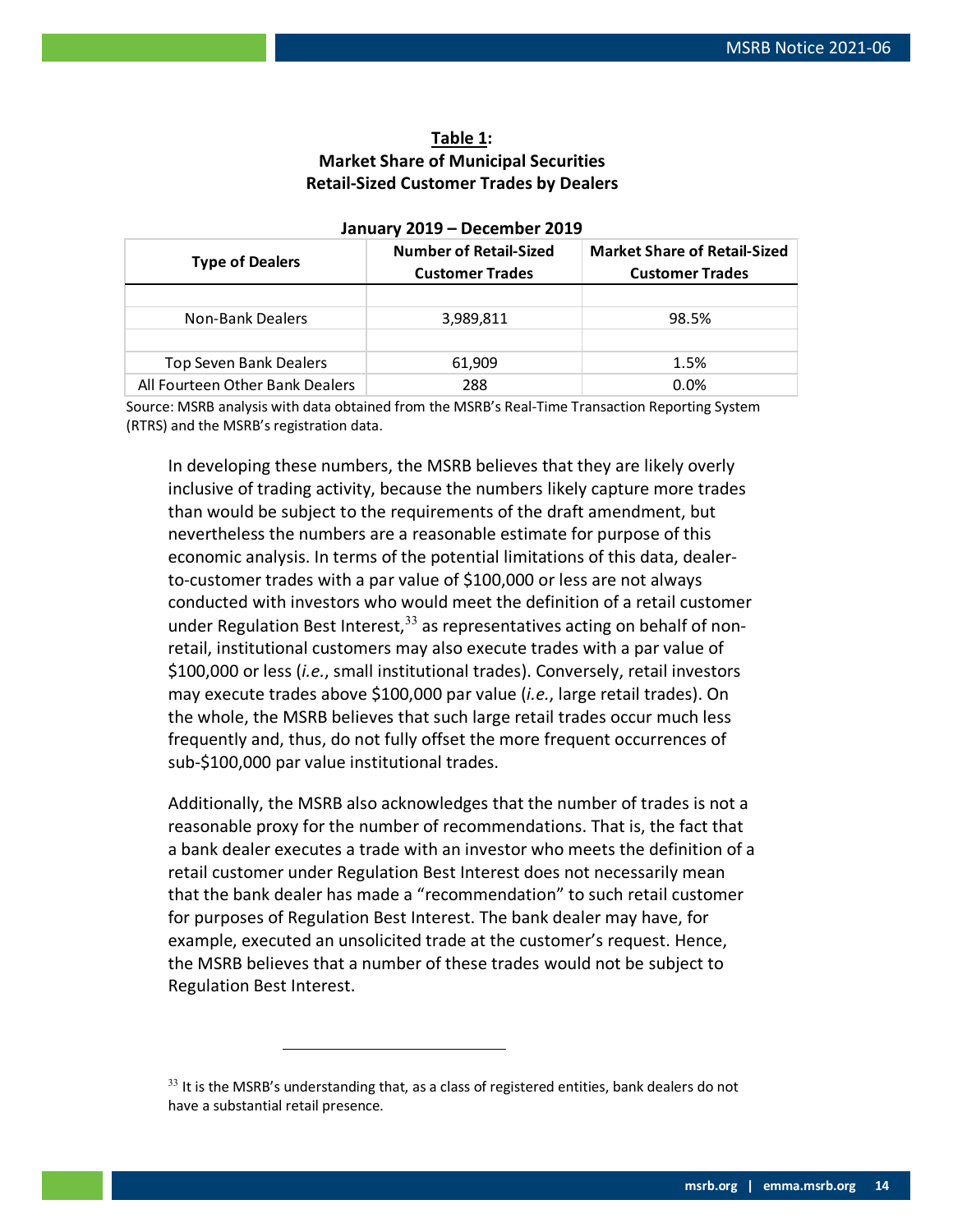#### **i. Benefits**

The MSRB preliminary believes that extending the requirements of Regulation Best Interest to bank dealers would reduce or eliminate a regulatory imbalance between bank dealers, on the one hand, and brokerdealers, on the other hand, as Regulation Best Interest does not by its terms apply to bank dealers. The draft amendment would both close a regulatory gap and also mitigate certain market risks associated with a potentially lower compliance standard.<sup>[34](#page-14-0)</sup> To the extent that bank dealers make recommendations to retail customers, the draft amendment would also promote investor protection for retail customers seeking investment recommendations and transacting in municipal securities, regardless of whether they are customers of a broker-dealer or a bank dealer.

As to the overall merit of the proposed new requirements, they are intended to reduce bank dealer-retail customer agency costs by lessening conflicts of interest that currently exist between bank dealers and retail customers and reduce information asymmetries that would limit the ability of retail customers to assess the efficiency of recommendations from bank dealers. For a detailed discussion of the economic theory behind agency costs, please refer to the SEC Regulation Best Interest Adopting Release.

#### **ii. Costs**

If the draft amendment were enacted, the MSRB preliminarily believes that bank dealers would experience initial costs associated with establishing the revised policies and procedures to comply with the requirements of Regulation Best Interest, as well as costs of ongoing compliance. The initial setup costs likely would be proportionately higher for smaller and less active bank dealers than for the larger and more active bank dealers, while the ongoing costs would likely be proportionate with each bank dealer's retail business activities.

The MSRB preliminarily believes the average per-firm total costs (initial and ongoing) would be substantially lower for a bank dealer that provides recommendations *only* related to municipal securities as compared to the costs associated with a broker-dealer that provides recommendations to retail customers related to many different types of securities. On average, there are many more retail-sized trades in other types of securities (for

<span id="page-14-0"></span> $34$  As one potential example, where a bank dealer and a broker-dealer are both subsidiary entities of a common parent holding company, the MSRB is concerned that the parent holding company may take advantage of any regulatory imbalance by utilizing a regulatory arbitraging strategy to move retail customer accounts to the subsidiary with the lowest compliance standard, and, thus, broker-dealers may relocate retail customers accounts to affiliated bank dealers to avoid compliance with Regulation Best Interest.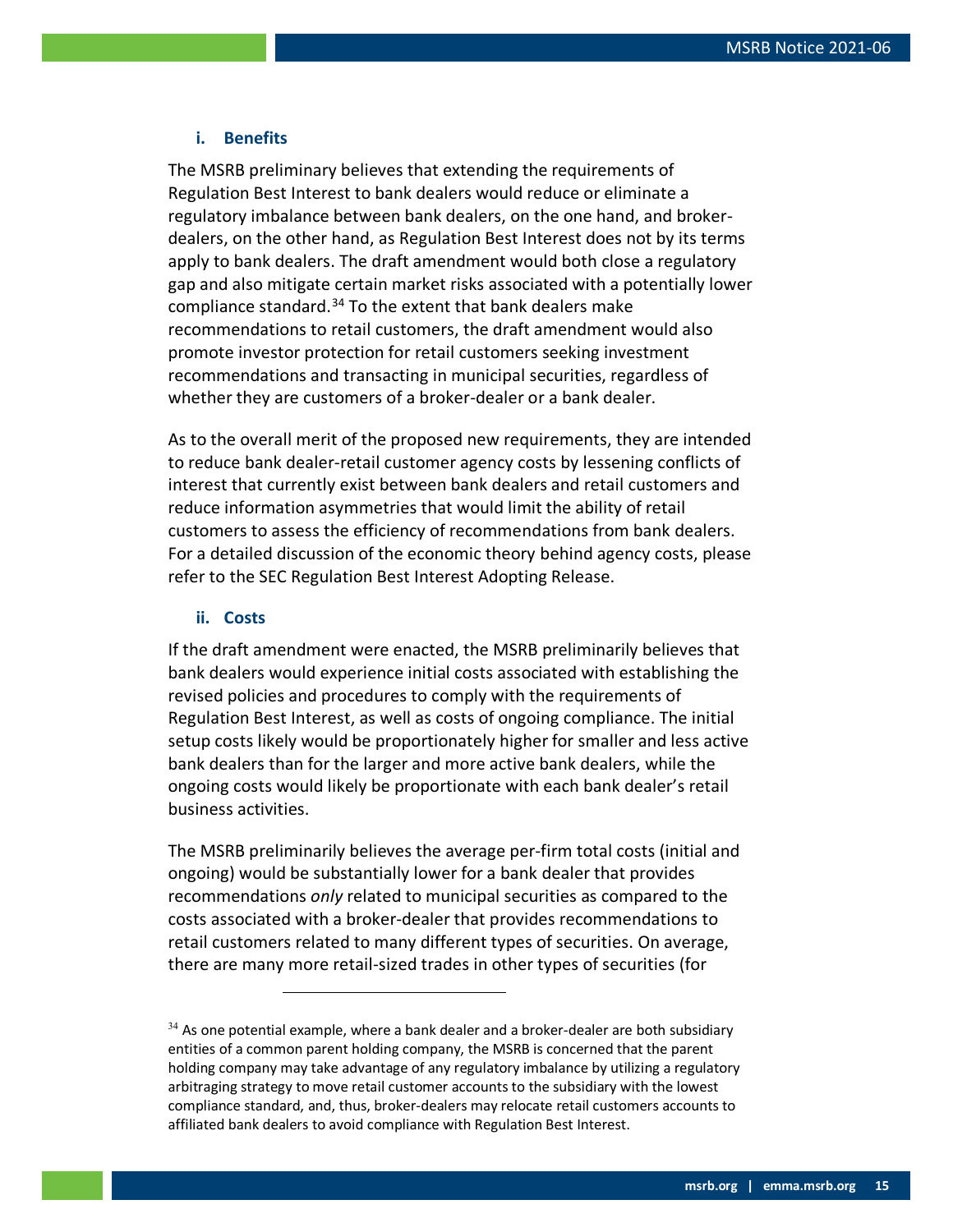example, equities, corporate bonds, treasury and agency securities, options, convertible bonds, mutual funds, and exchange-traded funds, *etc.*) than in municipal securities alone. A broker-dealer subject to Regulation Best Interest incurs cost any time it provides a recommendation to its retail customers on any security, while a bank dealer would only incur cost when it provides a recommendation to its retail customers on municipal securities under the draft amendment.

#### **iii. Effect on Competition, Efficiency, and Capital Formation[35](#page-15-0)**

The MSRB preliminarily believes that, if the draft amendment were adopted, some bank dealers that rarely execute retail-sized customer trades, assuming those trades represent recommendations to retail customers, may choose to forgo retail business entirely to avoid the costs of compliance with Regulation Best Interest or more narrowly stop providing recommendations to retail customers to limit the costs of compliance. Since bank dealers have a relatively minor presence in executing retail-sized trades for municipal securities, the MSRB preliminarily does not expect a significant alteration to the competitive landscape if the draft amendment were adopted. In other words, a regulated entity in competition with other regulated entities is not expected to be disadvantaged by the draft amendment.

The MSRB preliminarily believes that requiring bank dealers to comply with the requirements of Regulation Best Interest, when making recommendations of securities transactions or investment strategies involving municipal securities to retail customers, would improve market efficiency by imposing equivalent requirements on bank dealers when making such recommendations as on broker-dealers under Regulation Best Interest, and thus reduce confusion for firms and investors via harmonization of MSRB rule requirements with SEC requirements. It also may encourage competition for retail customers among bank dealers and broker-dealers to the extent that the disclosure of fees and conflicts of interest would increase transparency and facilitate comparability across bank dealers and brokerdealers. The MSRB preliminarily believes investors should benefit from receiving the same type of information from bank dealers and broker-dealers in relation to an investment recommendation. Therefore, the draft amendment would facilitate capital formation.

<span id="page-15-0"></span> $35$  Capital formation is defined by the SEC on their website "What we do," available at [https://www.sec.gov/about/what-we-do#section2.](https://www.sec.gov/about/what-we-do#section2) It refers to companies and entrepreneurs accessing America's capital markets to help them create jobs, develop innovations and technology, and provide financial opportunities for those who invest in them.